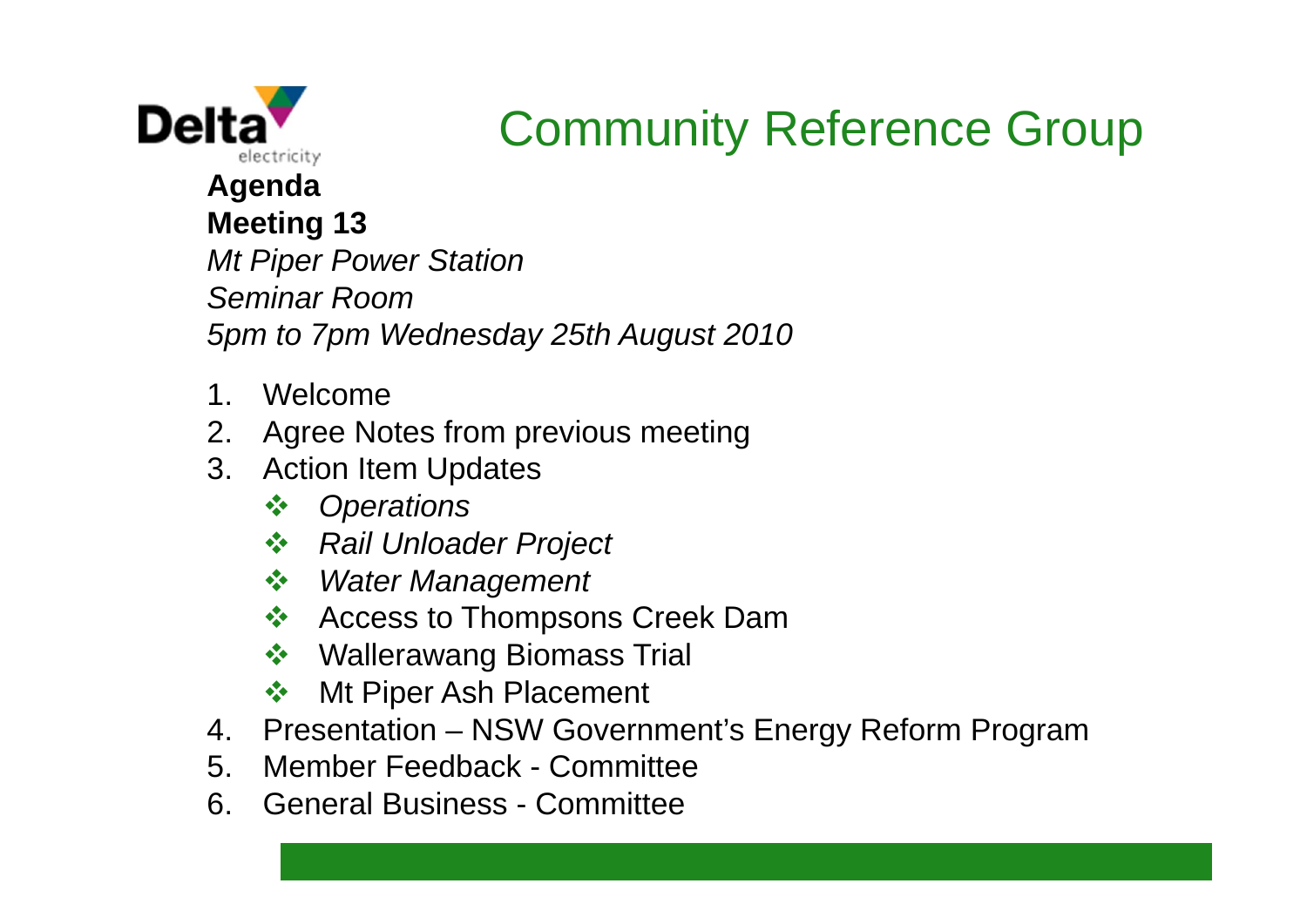

#### Update - Delta Operations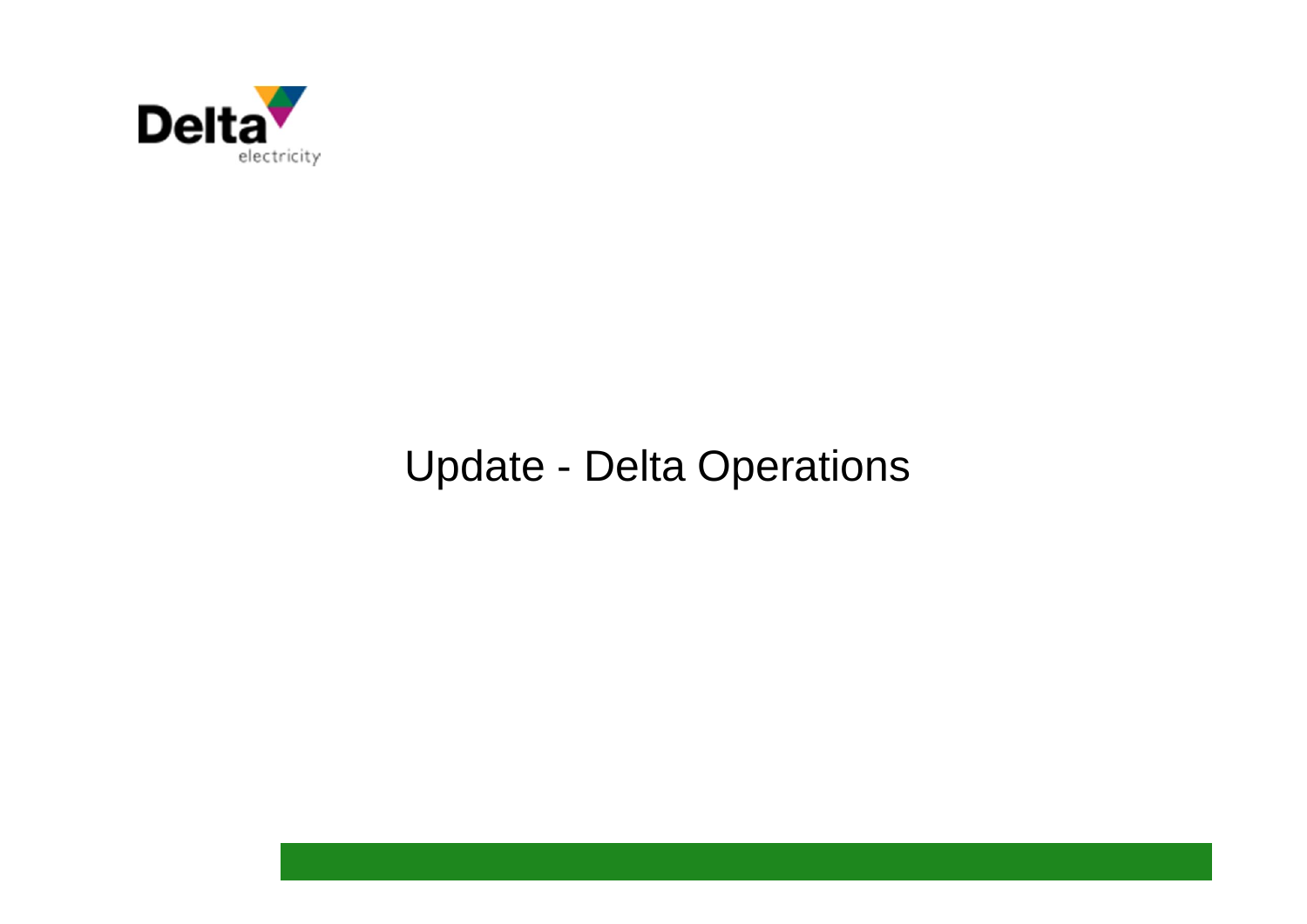

Update on Operations

Mt Piper

**∻Unit 1 running reliably** 

**∻Unit 2 running reliably**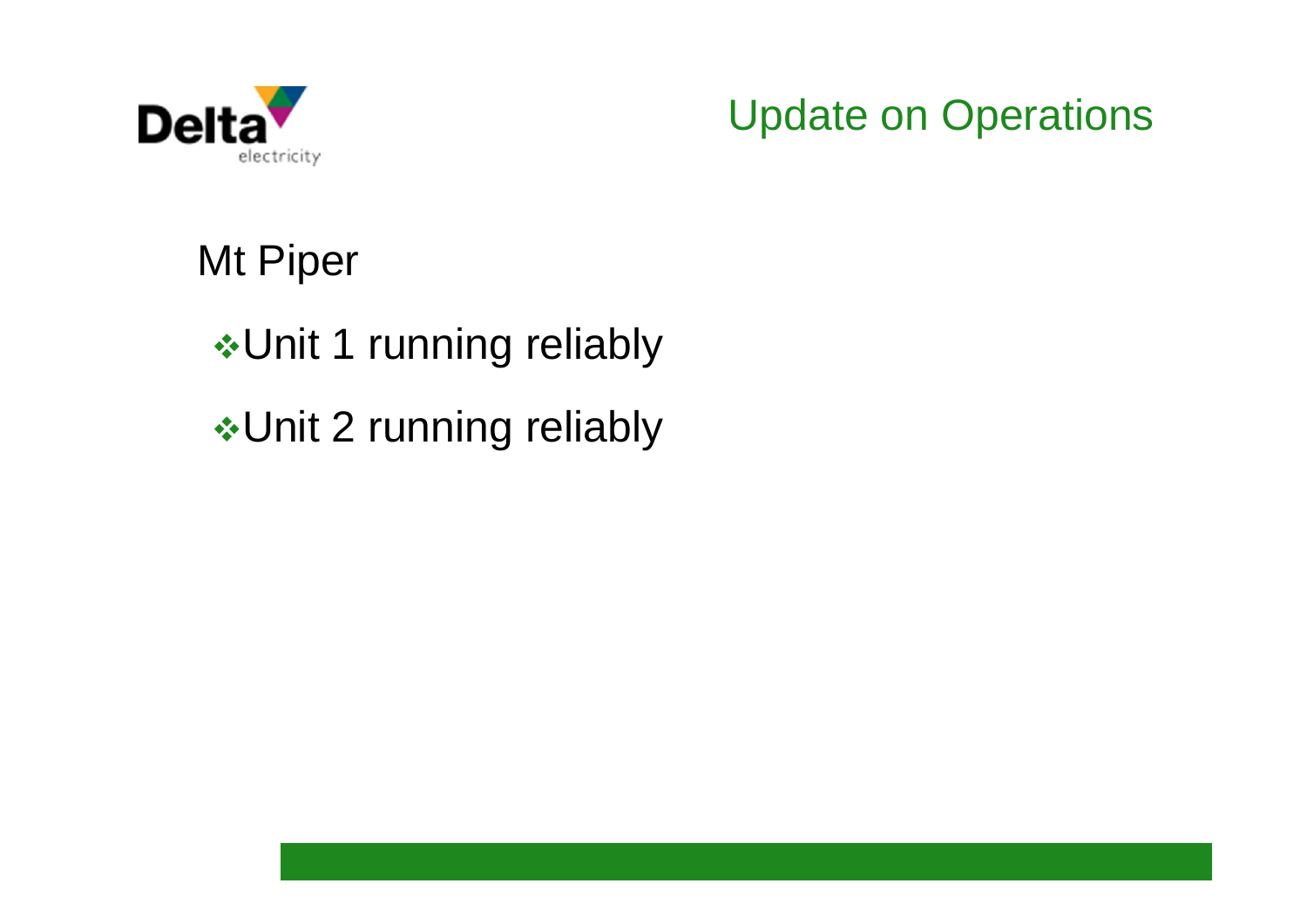

### Update on Operations

Wallerawang

- **❖ Unit 7 operating reliably**
- Unit 8 Major Outage is in progress with work being completed on:
	- ★ Cooling Tower Pack Replacement
	- **★ Economiser**
	- **\* Generator**
	- $\star$  Boiler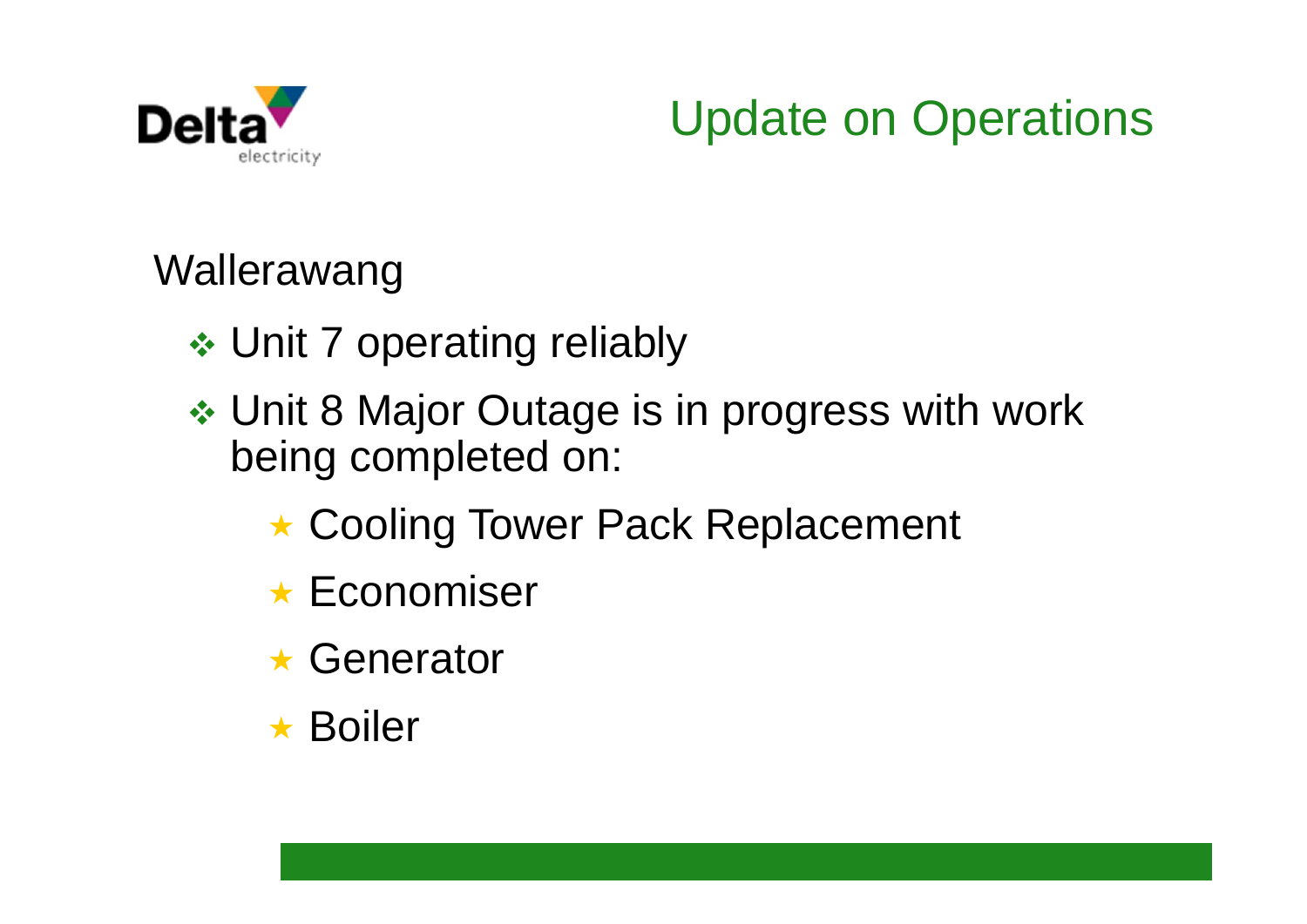

#### Update on Western Rail Coal Unloader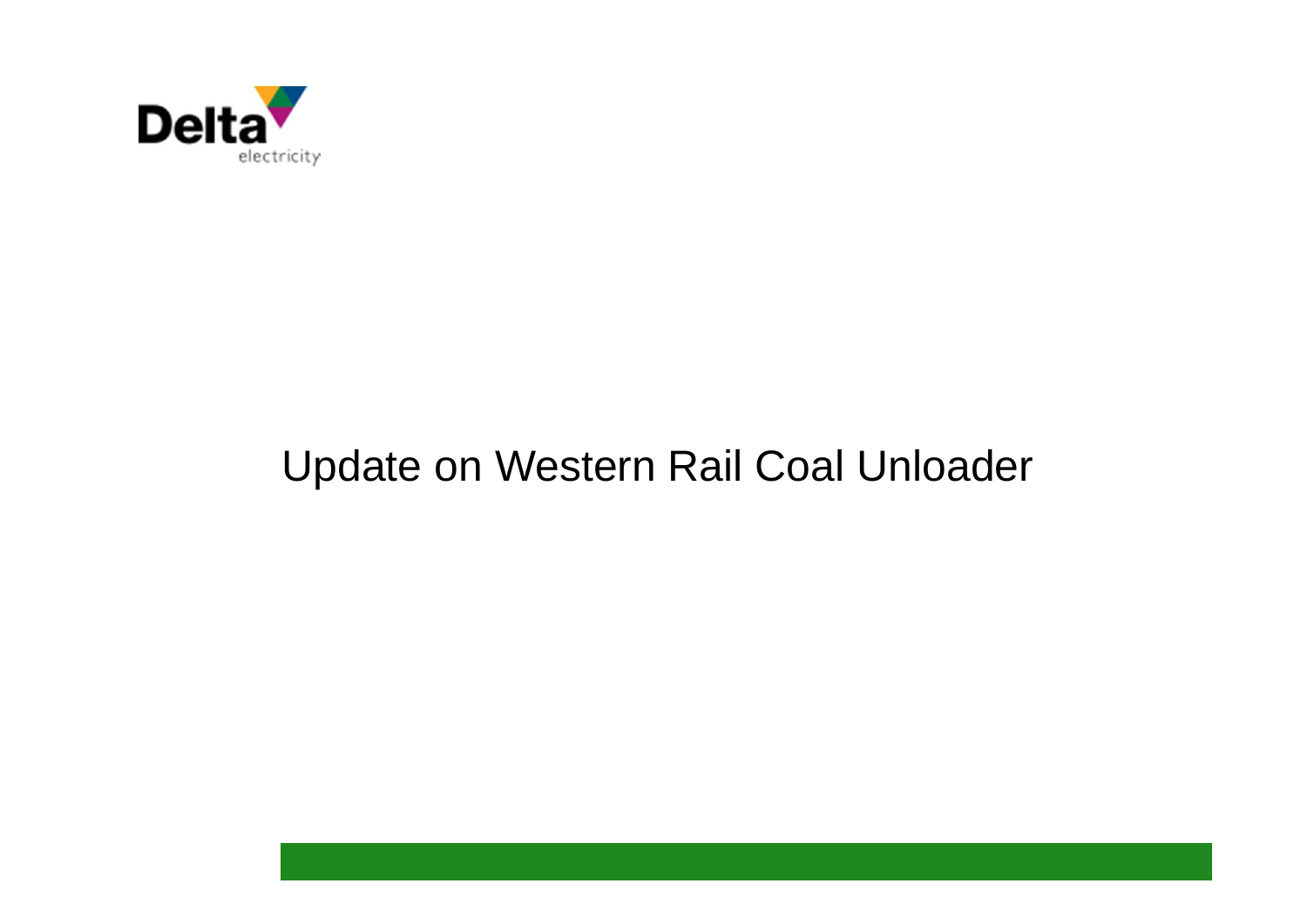

## Western Rail Coal Unloader

- **❖ Little change since the last report.**
- **❖ Approval granted in June 2009.**
- **❖ Preliminary work is continuing**
- **\*** The Unloader Site is unchanged and is under agistment.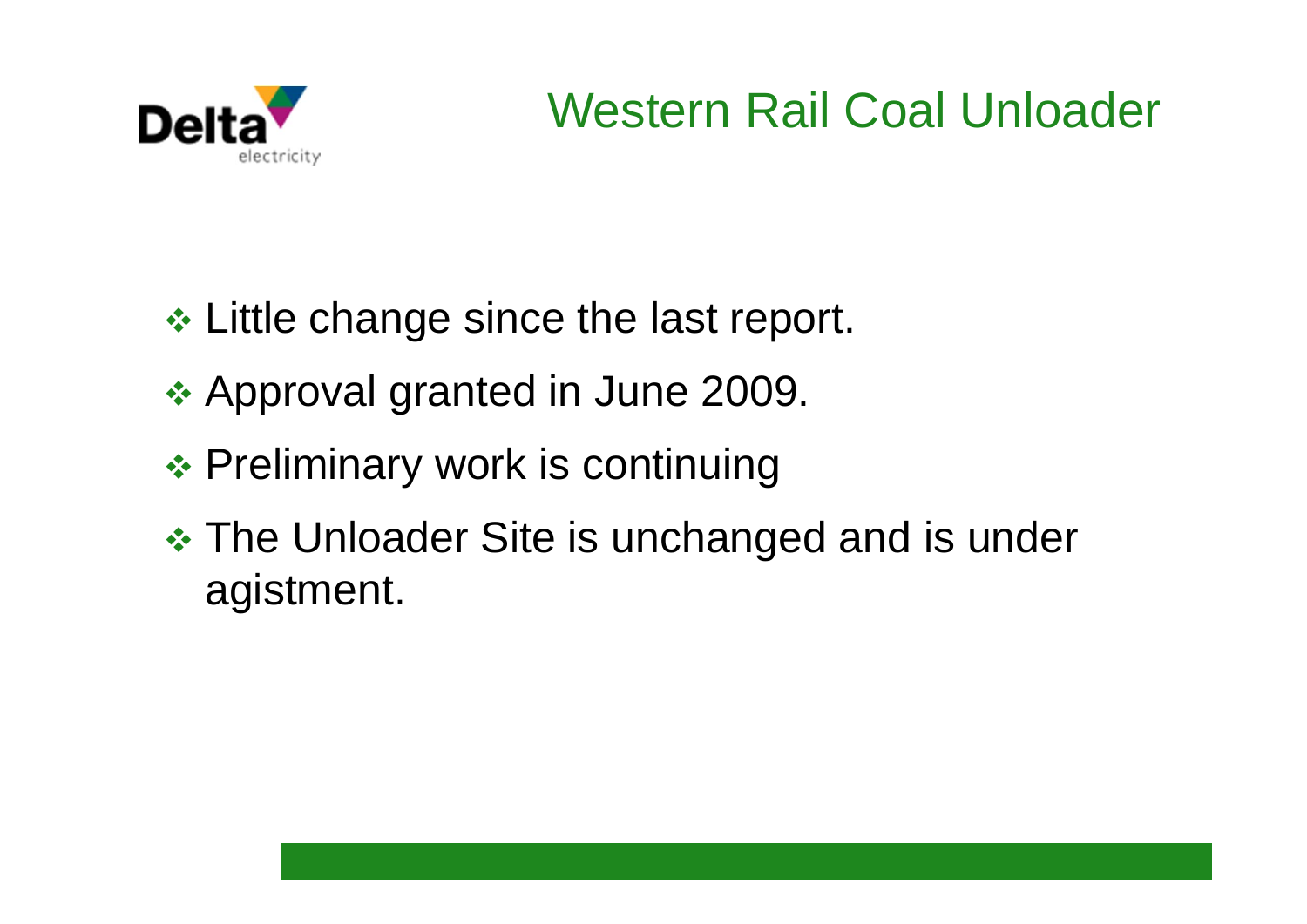

#### Update – Water Management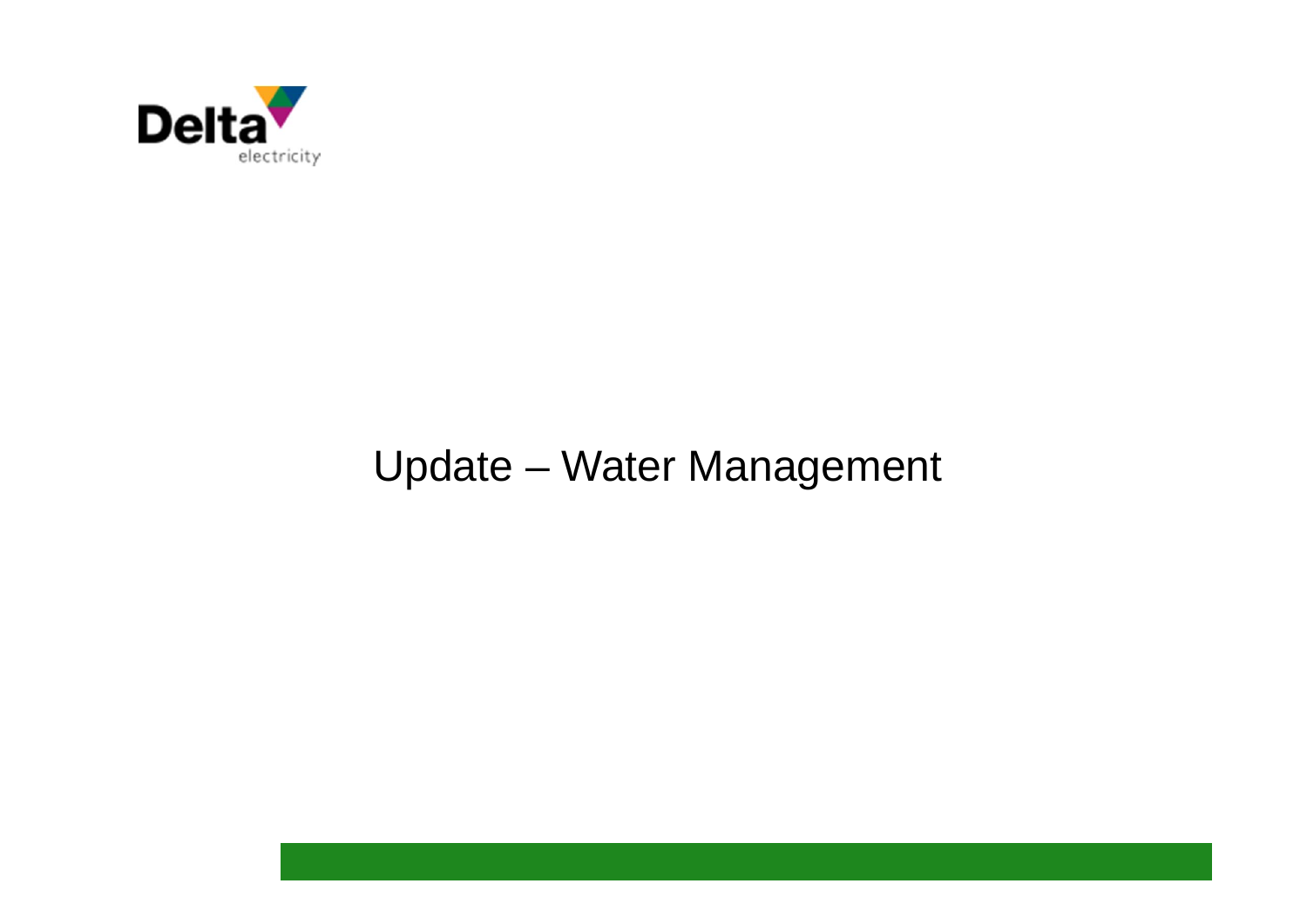

#### Update on Water Management

#### **Delta Allocation Depends On Dam Capacity**

| <b>Oberon Dam Capacity</b> | <b>Allocation</b> | $\frac{0}{0}$ |        |
|----------------------------|-------------------|---------------|--------|
|                            | <b>ML</b> /annum  |               |        |
| 100%                       | 8184              | 100%          |        |
| 60%                        | 8184              | 100%          |        |
| 50%                        | 6540              | 80%           |        |
| 40%                        | 6540              | 70%           |        |
| 25%                        | 5724              | 70%           | 24.25% |
| 20%                        | 4908              | 60%           |        |
| 15%                        | 3276              | 40%           |        |
| 10%                        | 2616              | 32%           |        |
| 8%                         | 324               | 4%            |        |

As at 24/8/10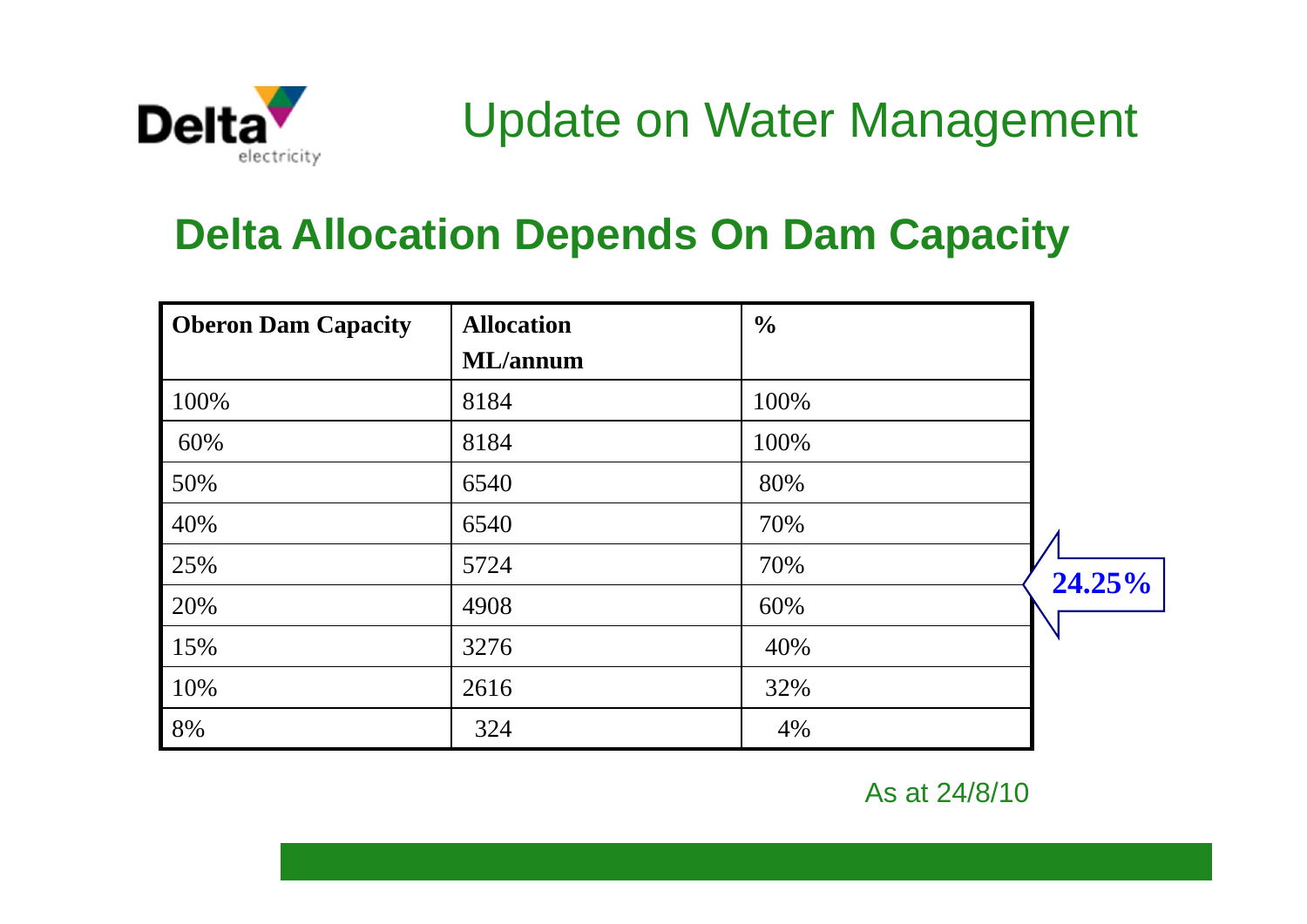

#### **Initiatives To Reduce Oberon Dam Water Use**

- Currently at a level not seen since December 2006.
- ◆ One Wallerawang unit currently out of service due to outage.
- Continue to apply Wallerawang units in consideration of Fish River water availability.
- Reverse osmosis (RO) plant at Wallerawang is currently under construction off site. Completion is due in Oct 2010.
- Use of Duckmaloi Water exclusively since May 2010.
- ◆ Delta awaits the findings of the review of the Fish River Customer Council by Dept of Water.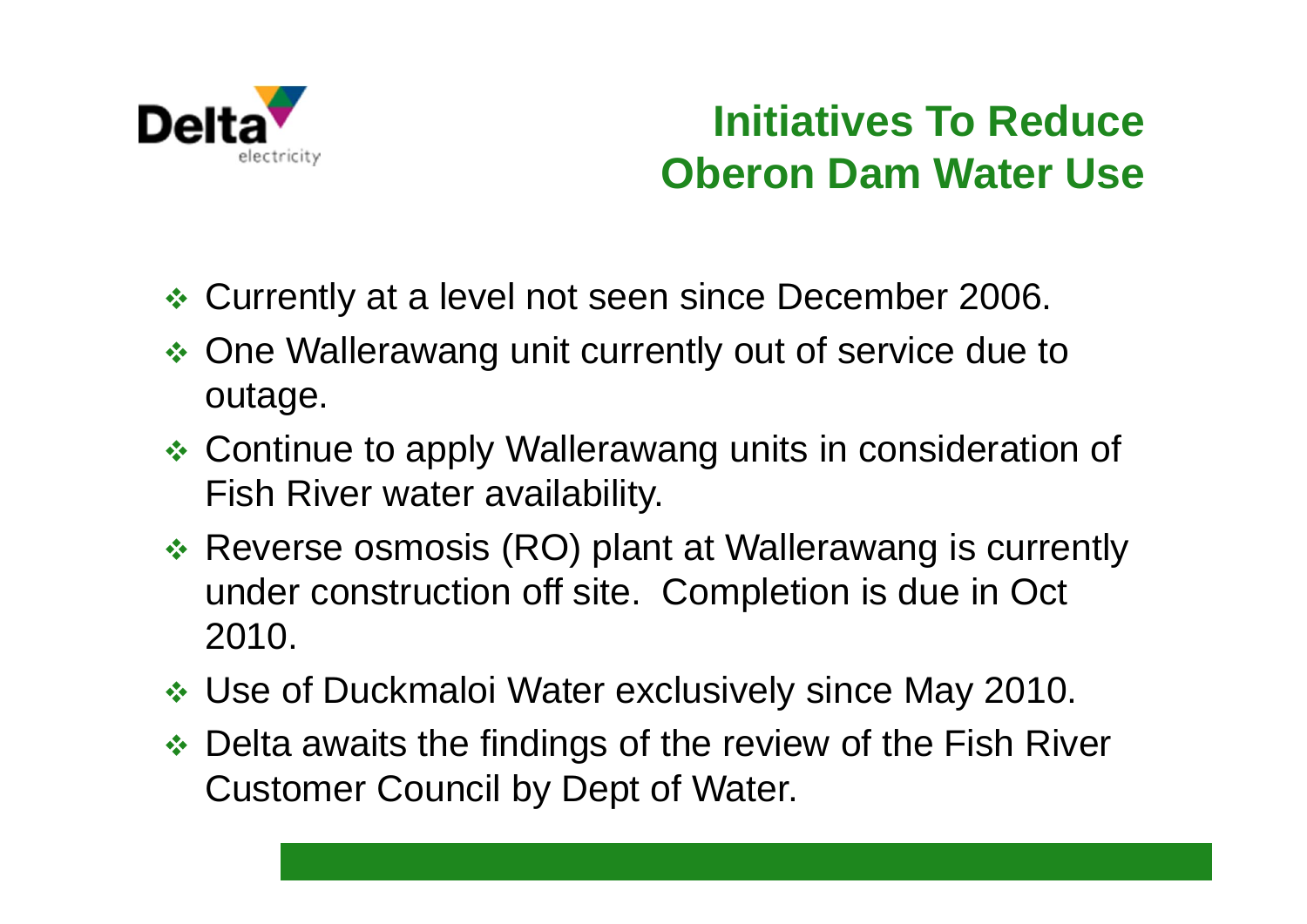

#### Update – Access to Thompsons Creek Dam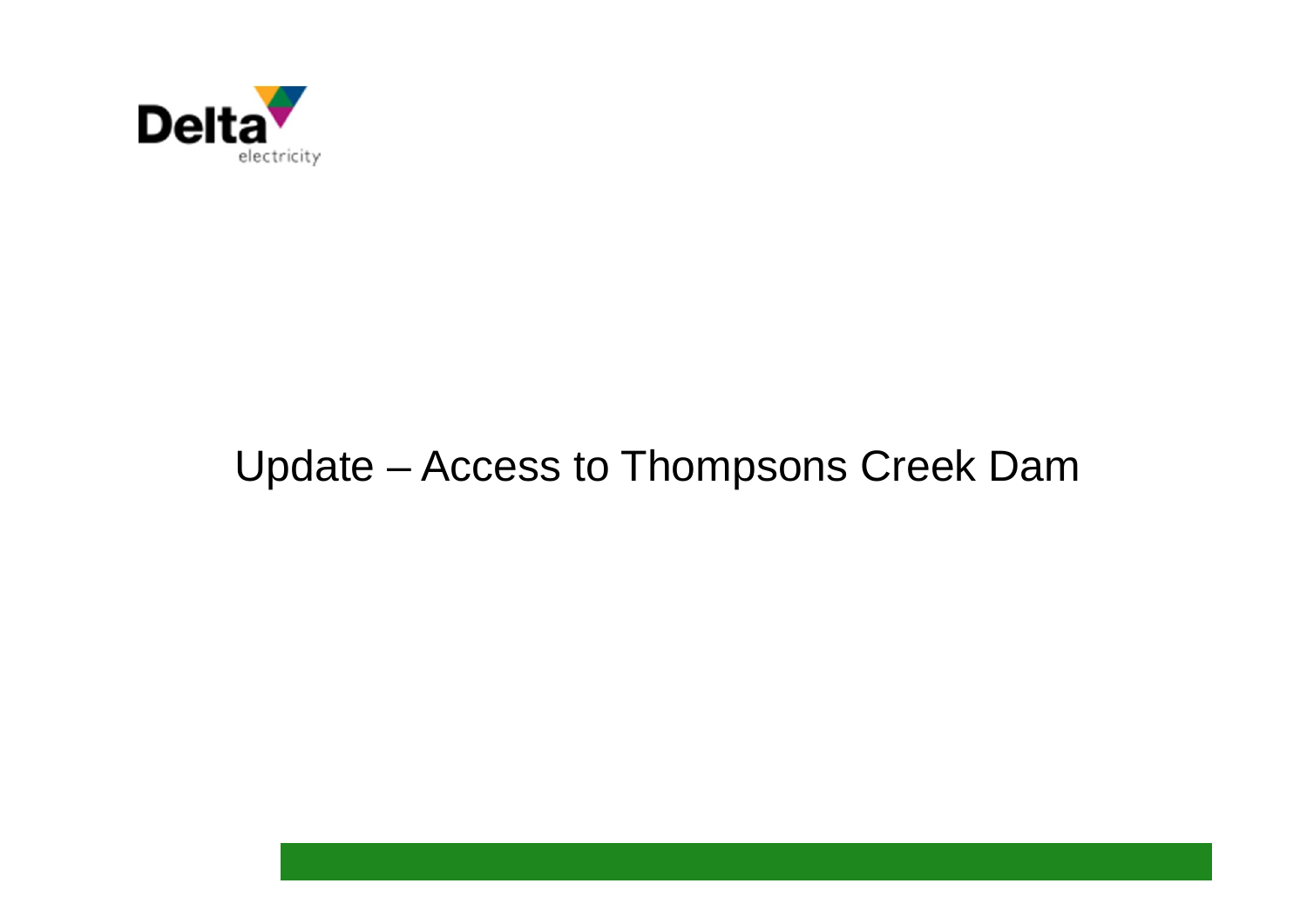

- Access Agreement has been drafted and is in the final stages of negotiation.
- \* Next Meeting with State Fisheries is 31<sup>st</sup> August.
- Finalise Access Agreement and required signage.
- **❖ Submission to Chief Executive for Approval** pending next week's meeting.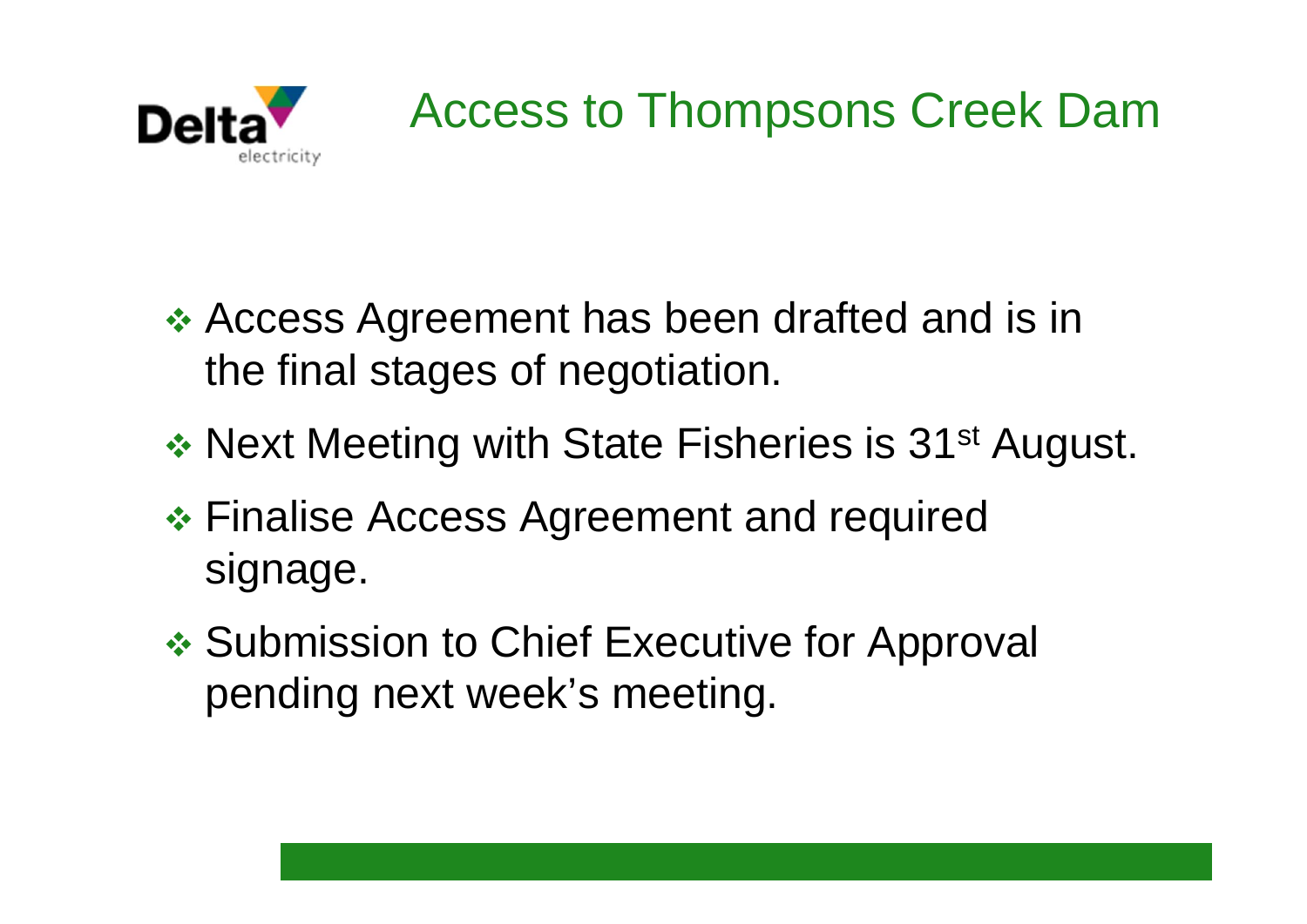

#### Update – Wallerawang Biomass Trial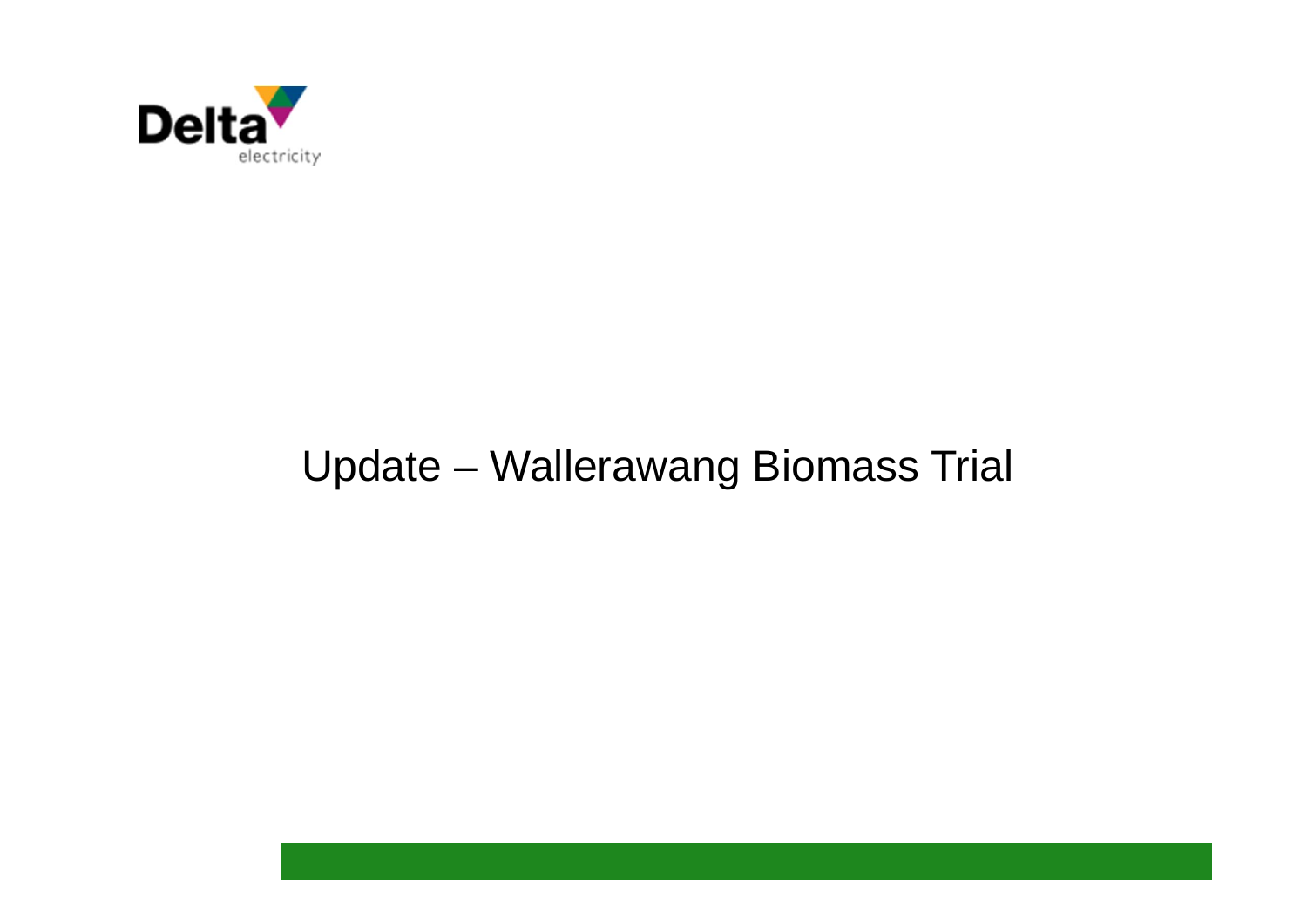

## Wallerawang Biomass Trial

- ◆ March 2010 first plantings of native mallee eucalypt trees on 9 farms in Forbes District.
- ◆ Drought resistant cash crop.
- **❖ Mallee is processed into pellets** at Condoblin
- ❖ Positive results have been realised so far.
- **ETS required to make this a** sustainable generation method.



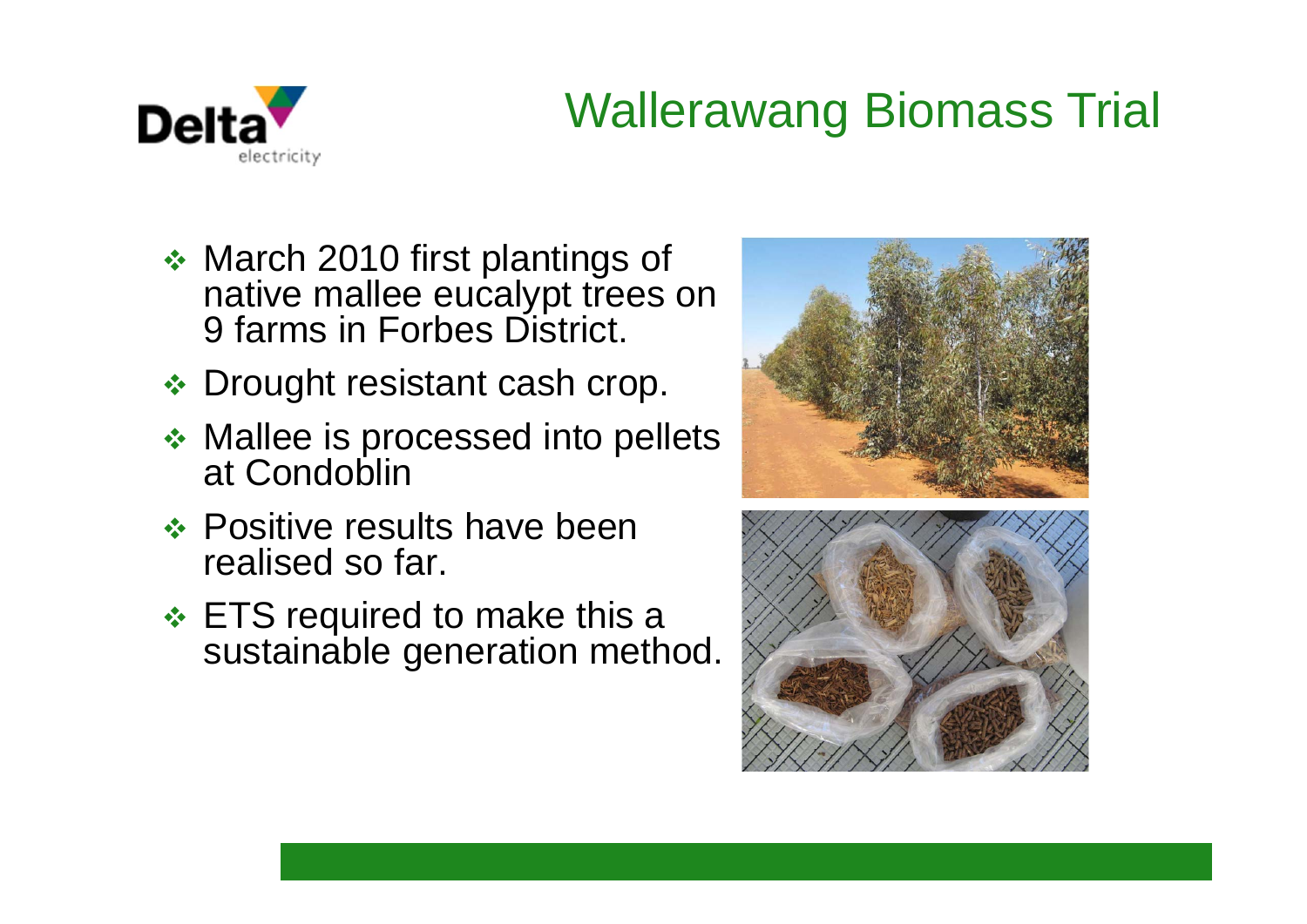

#### Update – Mt Piper Ash Placement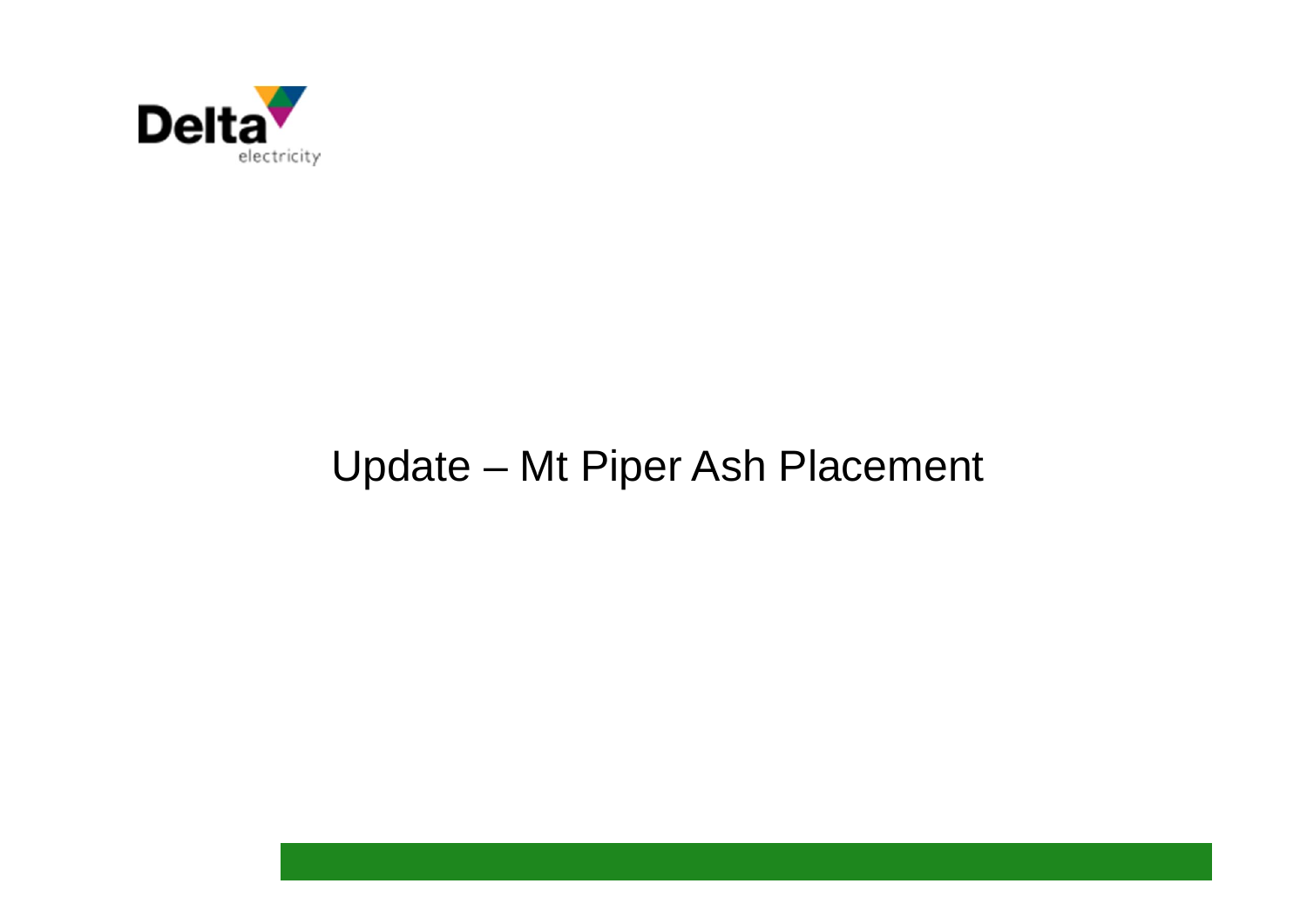

## Mt Piper Ash Placement

- Concept and project approval is being sought for Lamberts North and Lamberts South sites in existing open cut mine workings.
- Concept approval is being sought for Neubecks Creek and Ivanhoe No. 4.
- **\* The method of transportation will be finalised as** the proposed area is developed. Could include:
	- ★ Covered conveyors
	- **\* Truck cartage**
	- $\star$  Private haul roads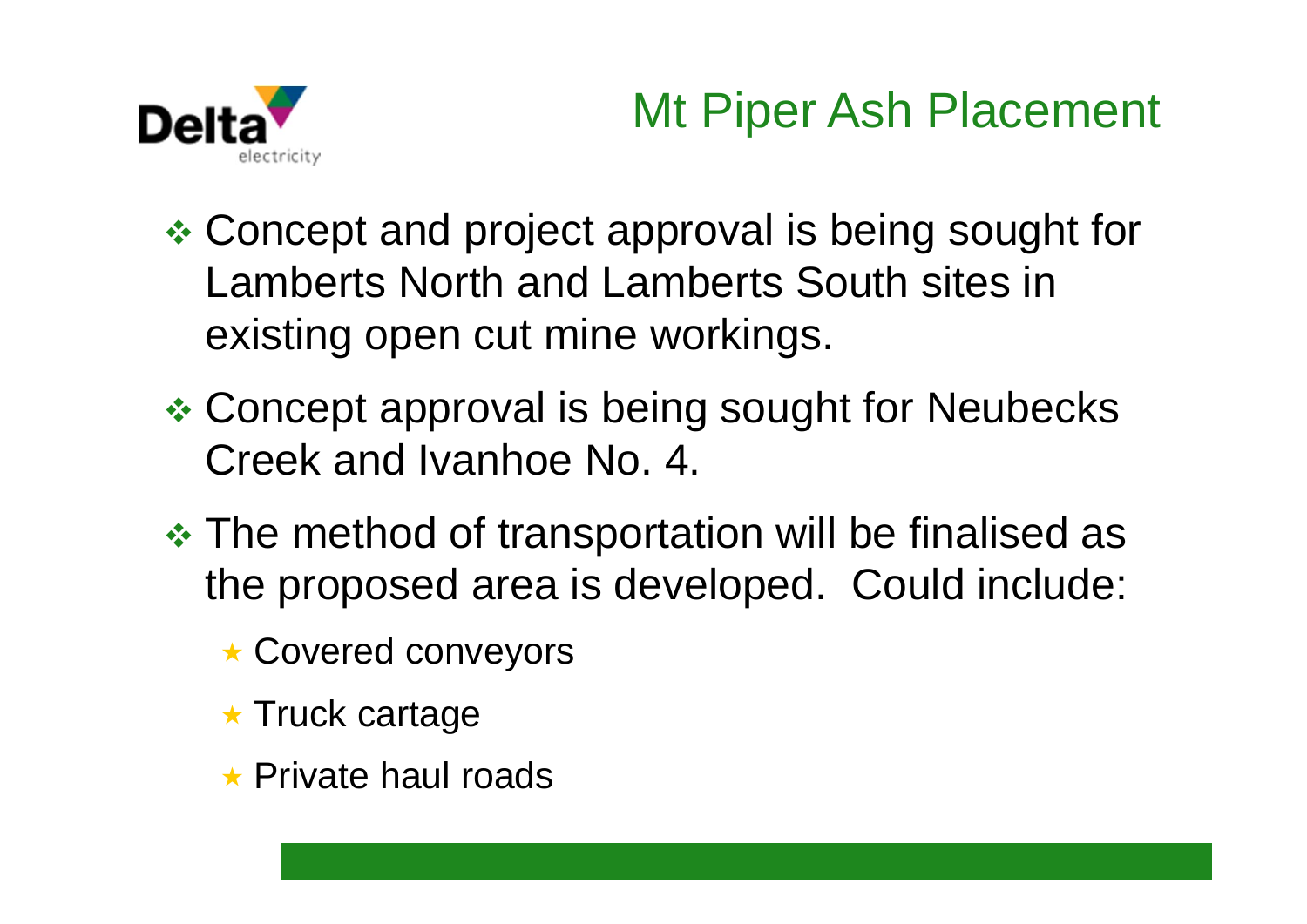

### Mt Piper Ash Placement

Proposed ash placement areas at Mt Piper Power Station

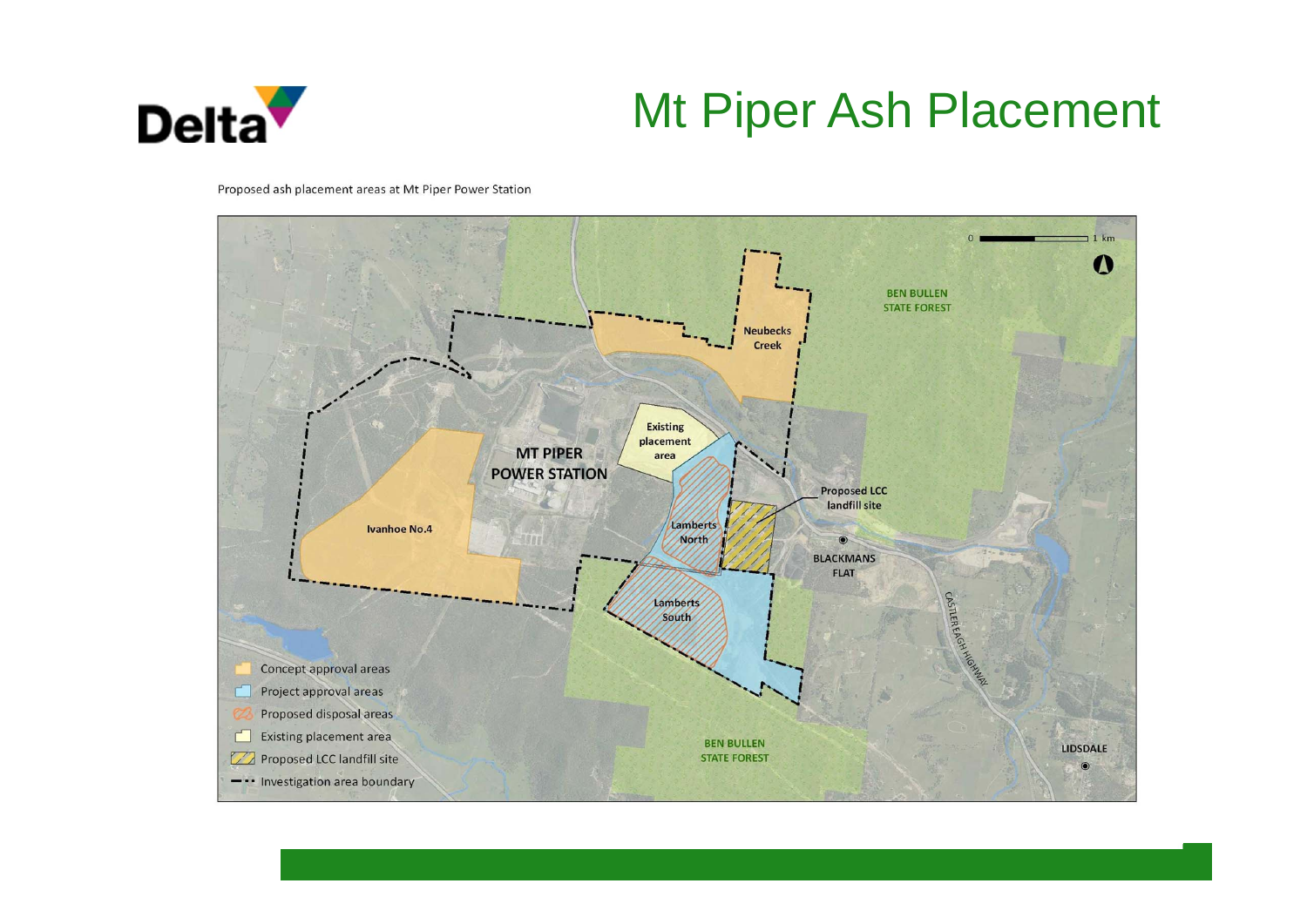

## Mt Piper Ash Placement

- **❖ Delta is committed to ongoing consultation with** our local communities on this project.
- **❖ Lithgow City Council and Local Members have** been informed by letter of the proposed project.
- **★ A newsletter will be sent out to the neighbouring** communities advising them of the project and the Environmental Assessment information.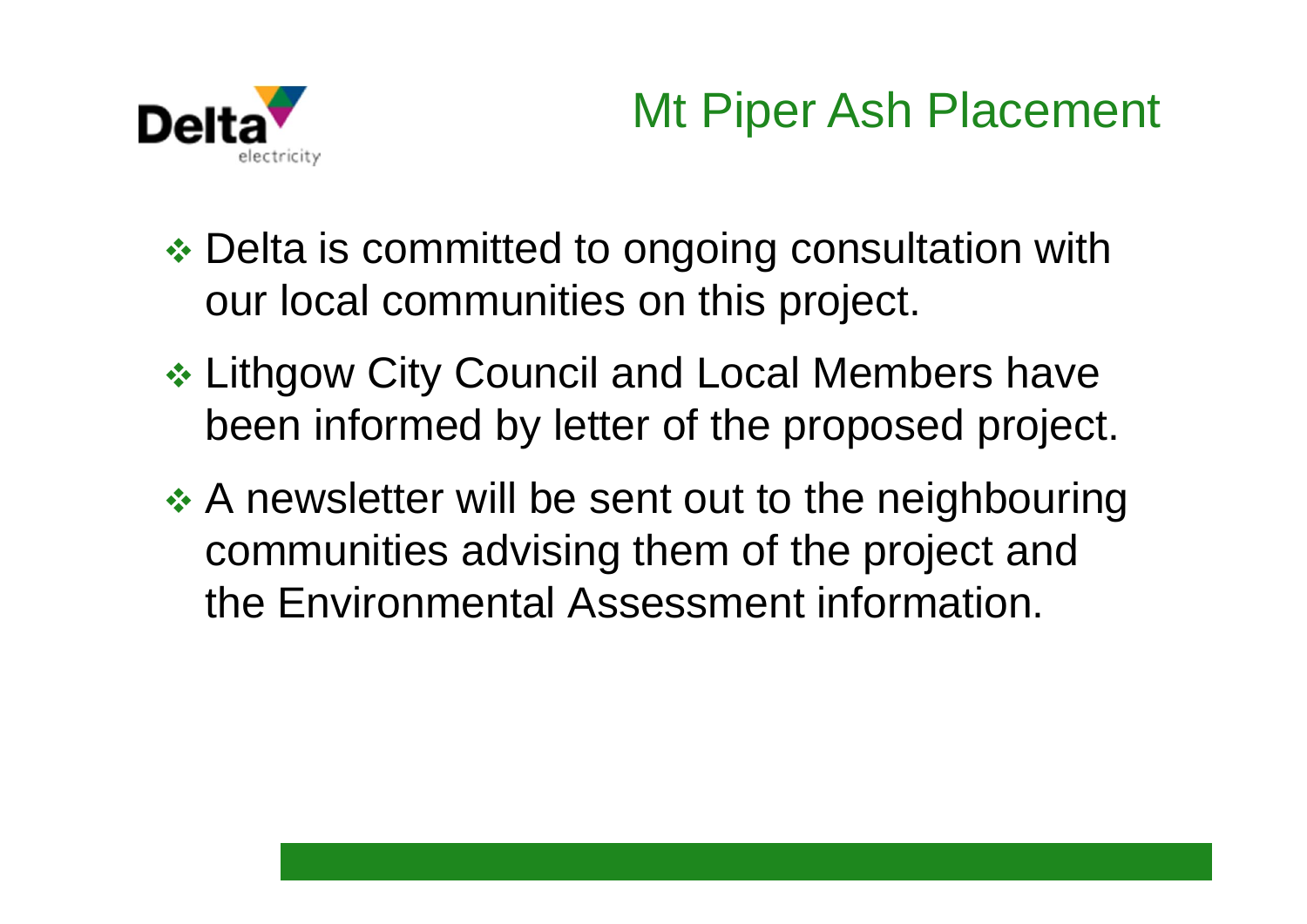

## Presentation – NSW Government's Energy Reform Program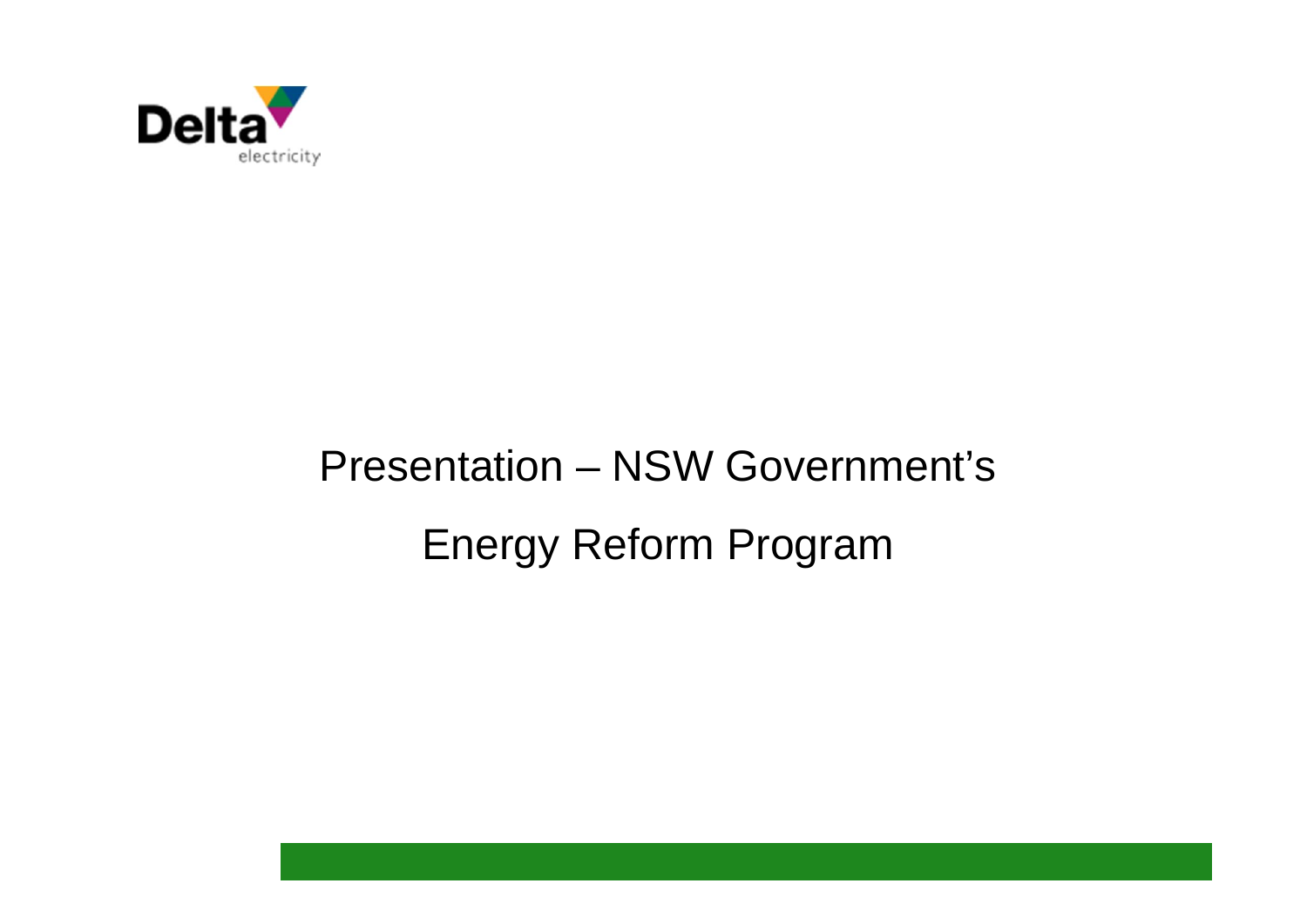

## Energy Reform process

The NSW Government's Energy Reform Strategy is designed to help secure affordable electricity supplies and economic growth, by

- 1. Sale of electricity retailers
- 2. Sale of the trading rights of generators
- 3. Encouraging private sector investment in the development of new base load power generation through the sale of development sites

Process managed through the Treasury Department.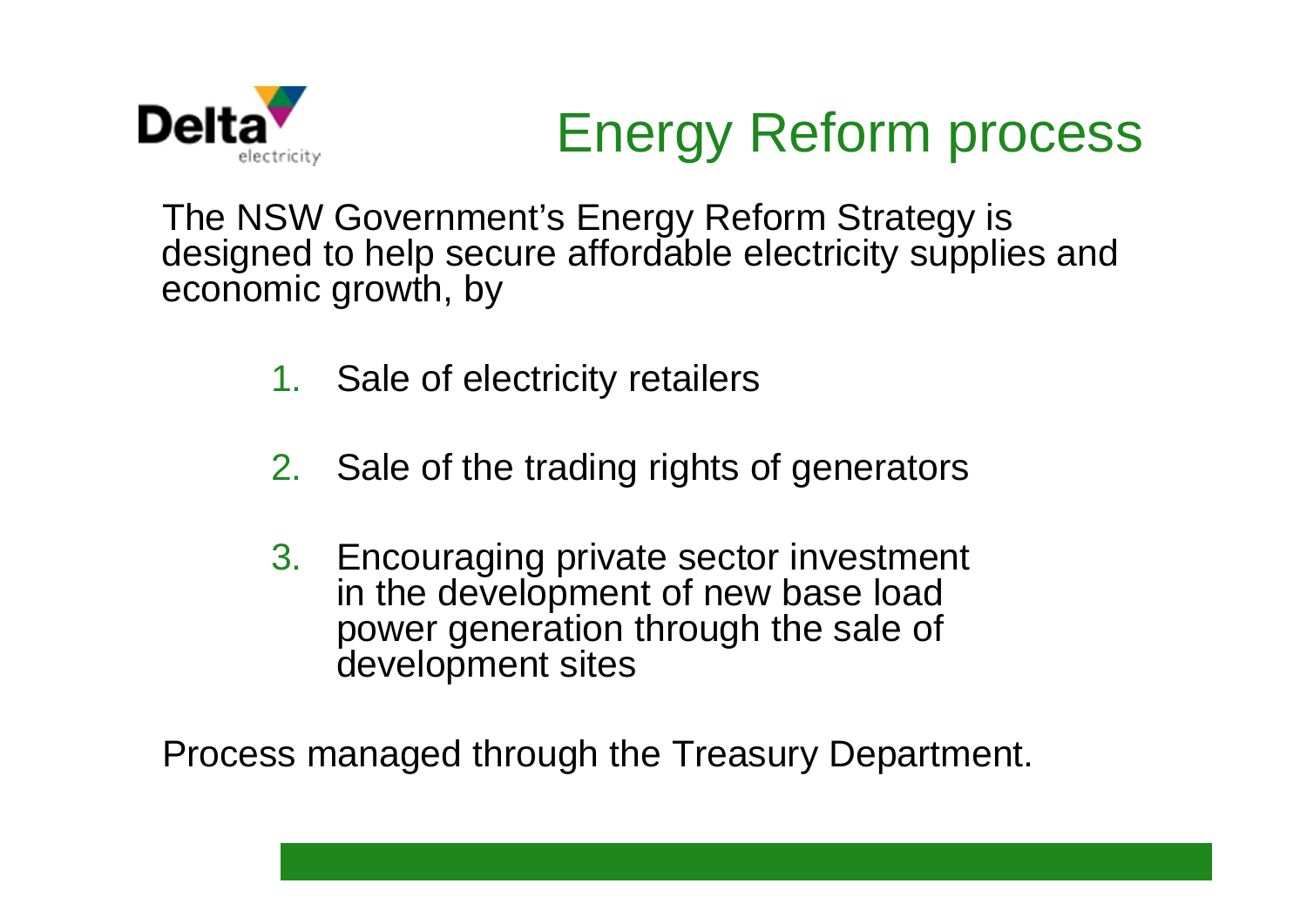

## Sale of development sites

There are six potential sites for new base load power stations:

- – Bayswater B in the Hunter Valley (Macquarie Generation)
- Mt Piper Extension near Lithgow (DE)
- Munmorah Rehabilitation project on the Central Coast (DE)
- –Bamarang Gas Turbines site (DE)
- –Marulan Gas Turbines site (DE)
- –Big Hill Gas Turbines site (DE)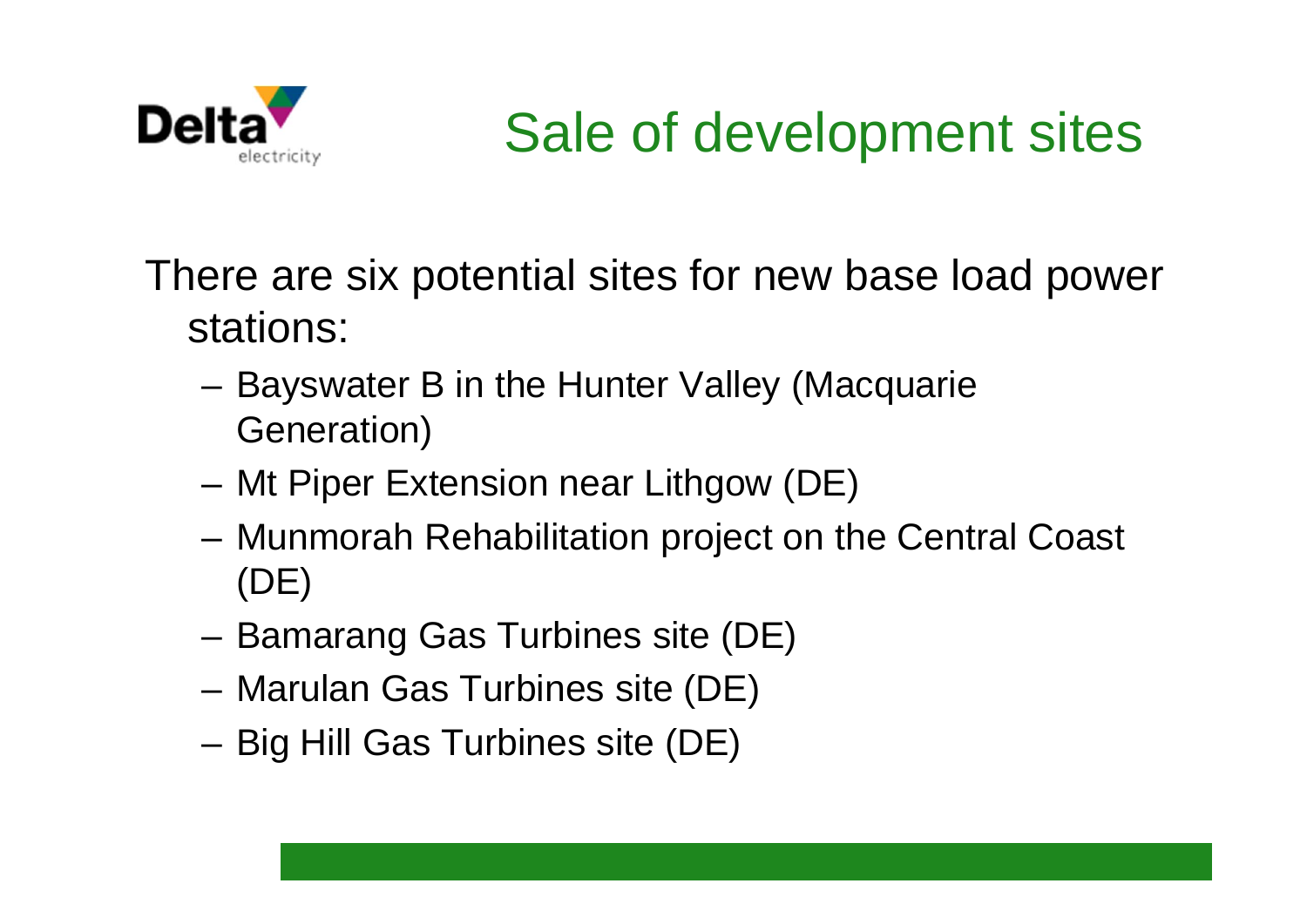## The Gen Trader Model



The NSW Government also proposes to sell the trading functions (dispatch of plant to NEM) of Delta, Macquarie Generation and Eraring Energy to the private sector known as Gen Trader.

#### **Progress to date**

- $\frac{1}{2}$ Technical information on plant has been collated.
- ❖ International "road show" to gauge investor interest.
- **❖ Gen Trader contracts are being drafted.**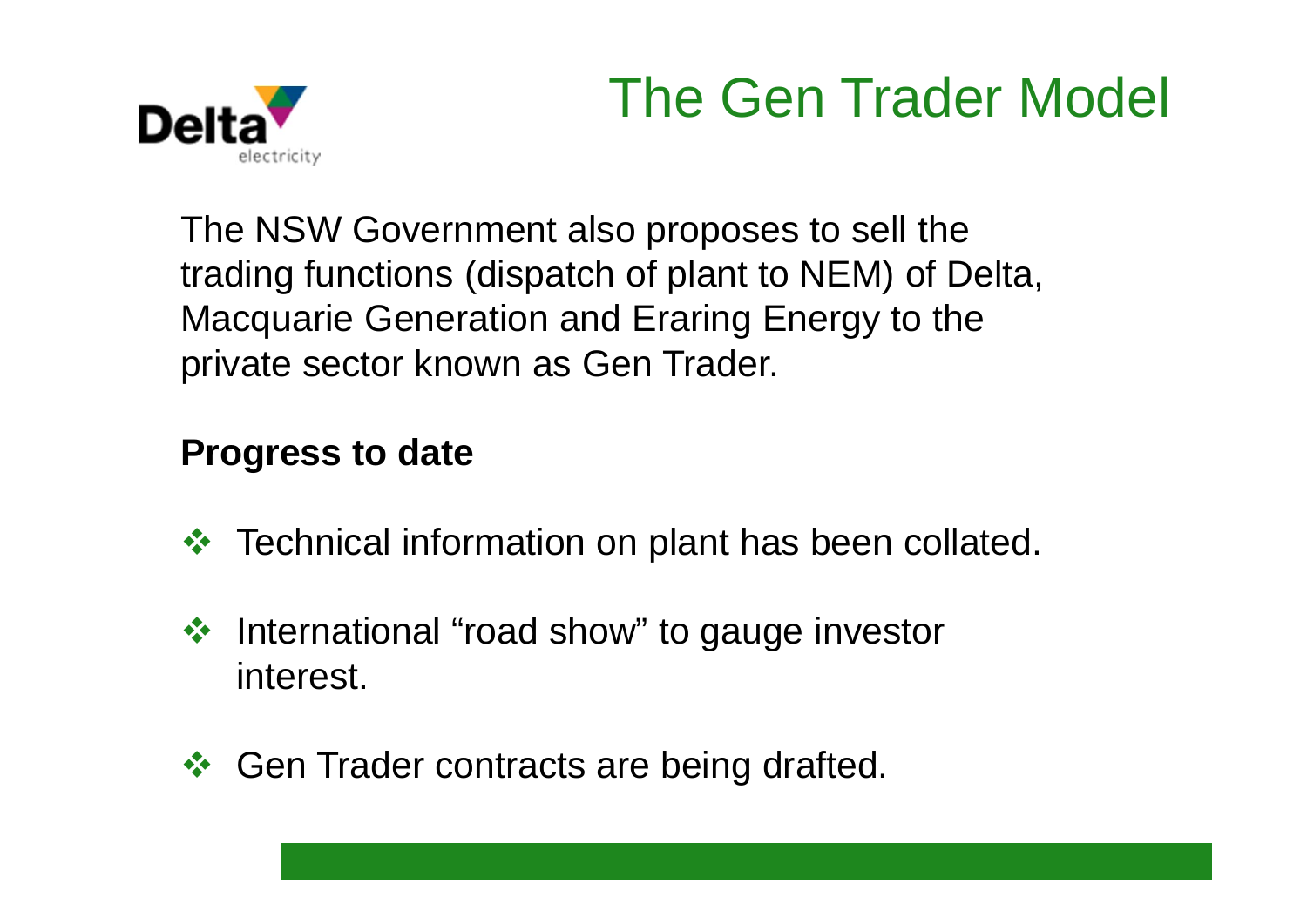

## The Gen Trader Model

- $\div$  The GenTrader(s) will determine how Delta's power stations will be committed to service and dispatched.
- **A** contract between a GenTrader and Delta will ↓ include plant operating limits and plant performance requirements.
- Delta will be exposed to penalties if the plant fails to meet the contract performance levels.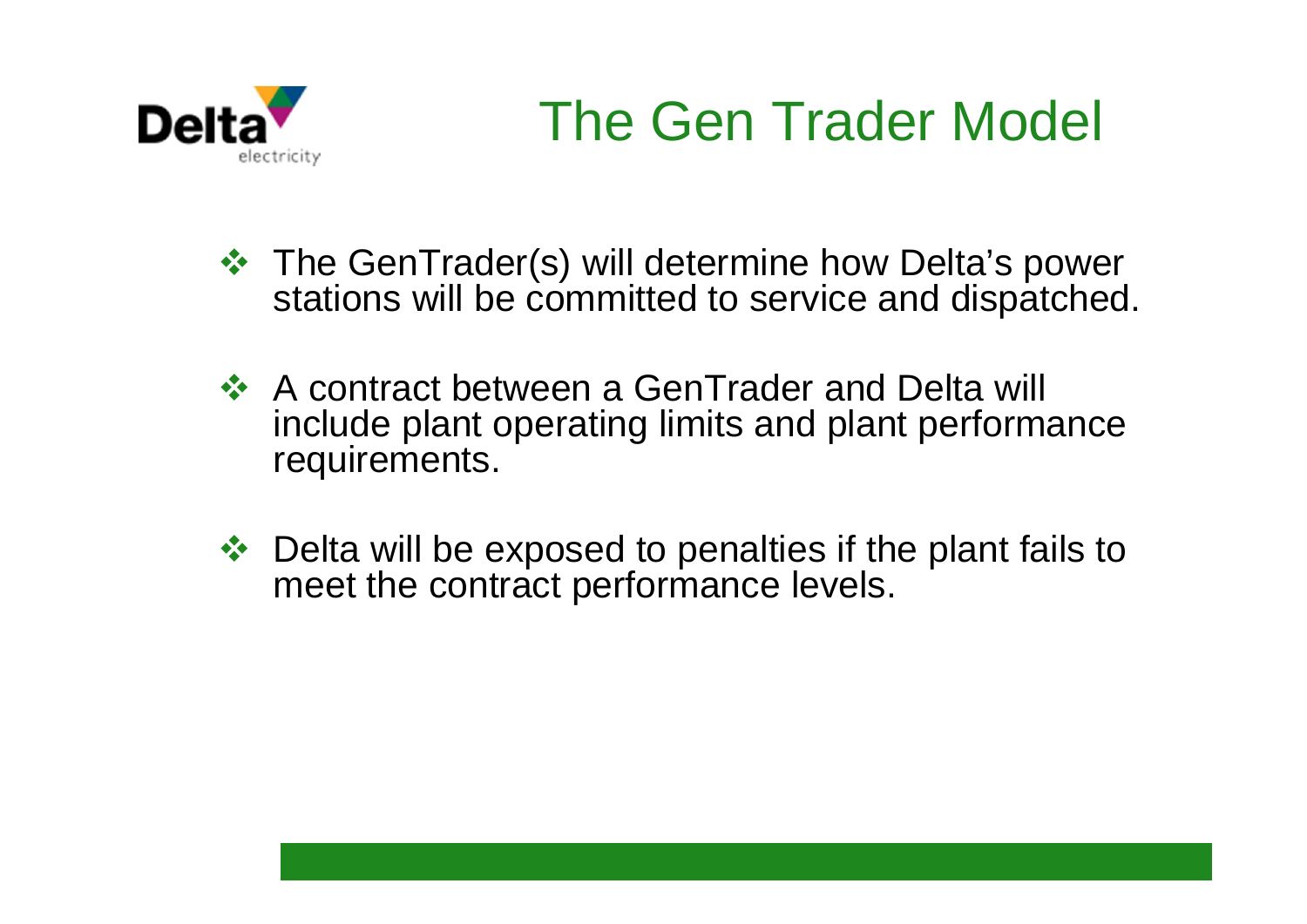

- **A** GenTrader will earn revenue from spot market sales, and in return, make regular payments to Delta to cover fuel and O&M costs
- **External Existing arrangements, fuel will be purchased** by the GenTrader.
- ❖ Putting Gencos back together is not part of the Reform strategy.
- $\triangle$  **GenTrader contracts may be on a unit, power station or** regional basis.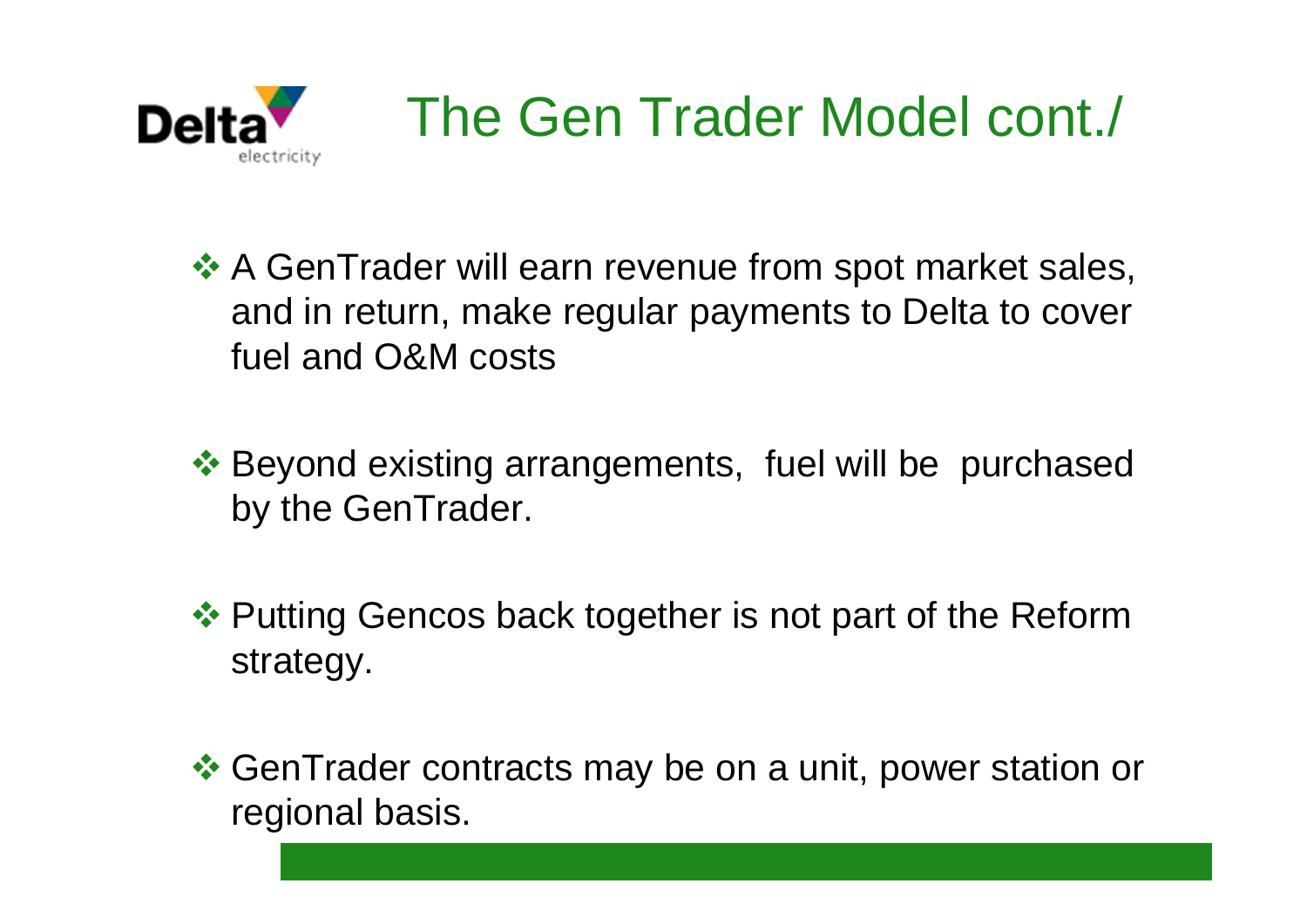

## Energy Reform process

- Consultants have prepared
	- –Independent Engineers reports for each site
	- Information memorandums for each Gentrader region
- These form an overview of information to be provided to bidders
- Further reviews have included:
	- Financial
	- Technical
	- Economic
	- Legal
	- Contractual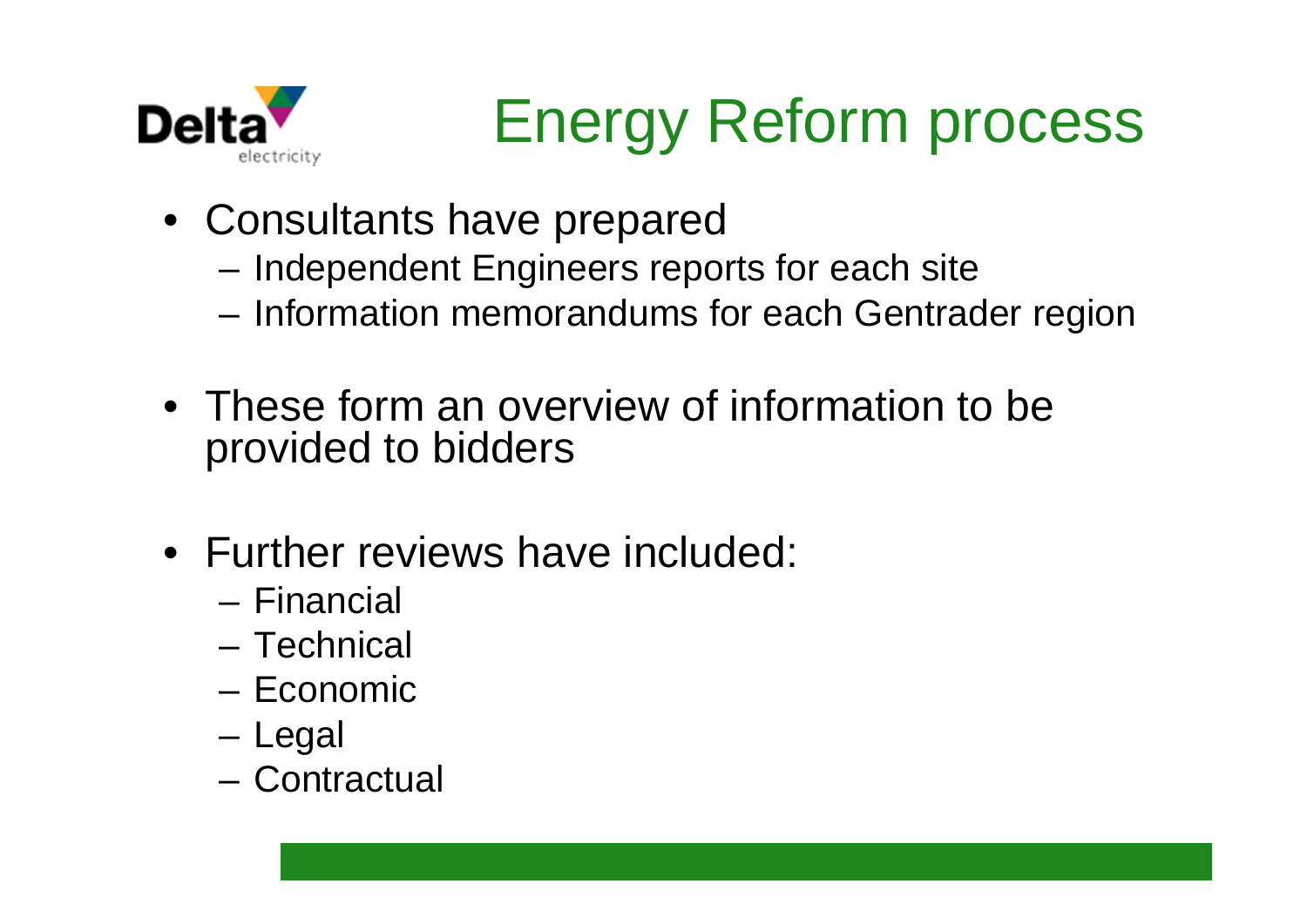

# Gentrader Regions

- Delta Central Coast Gentrader region:
	- Vales Point
	- Munmorah
	- Colongra
- Delta Western Gentrader region:
	- Mt Piper
	- Wallerawang
- Note Munmorah is a special case one option includes MM as a development site with the plant undergoing major refurbishment and capacity restoration